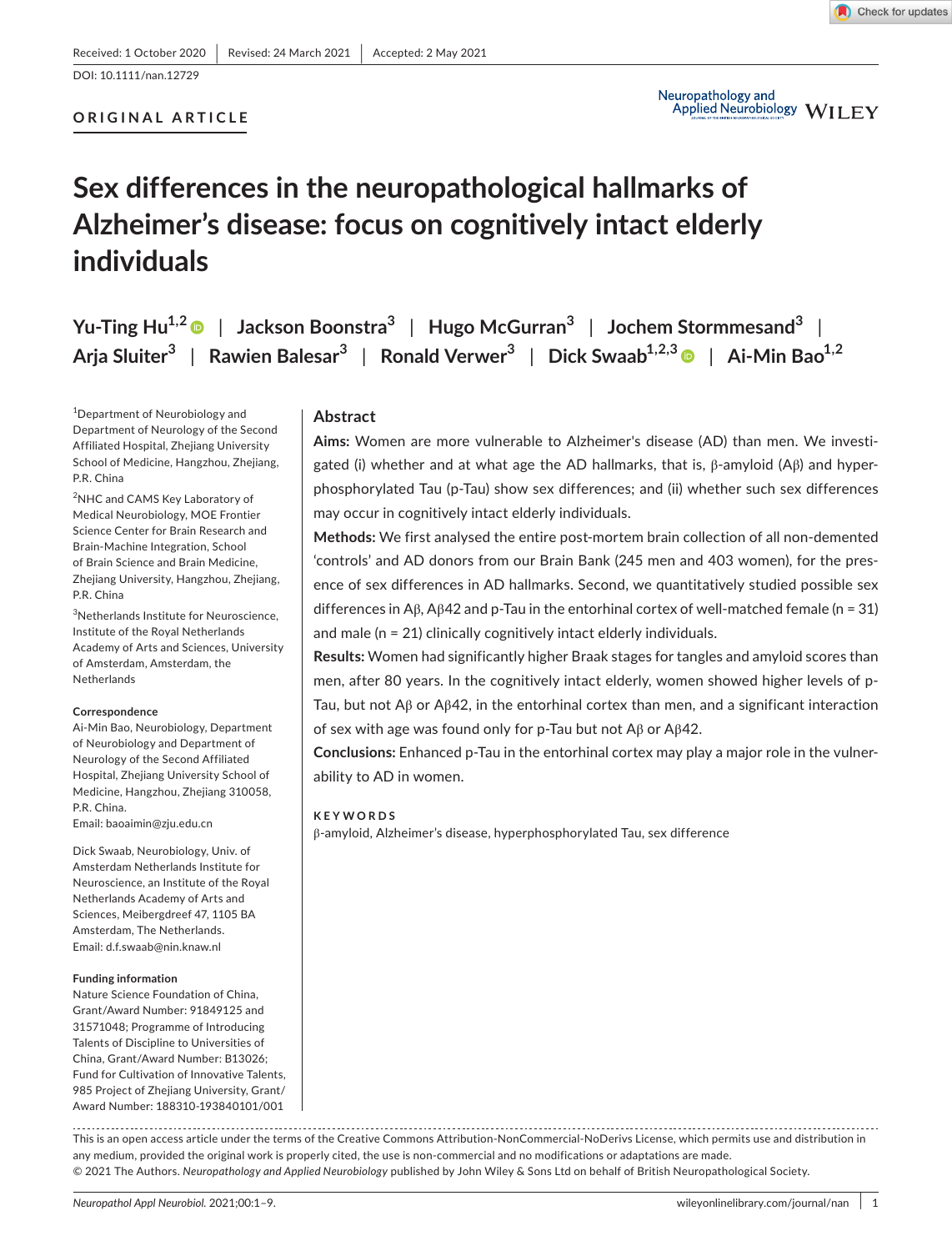## **INTRODUCTION**

Alzheimer's disease (AD) is two to three times more prevalent in women than in men, even after correcting for the longer lifespan of women. $^{1,2}$ In addition, women have more severe cognitive decline during the course of AD, $^3$  and a higher rate of atrophy both of the hippocampus $^4$ and of the nucleus basalis of Meynert.<sup>5</sup> The underlying reasons for this sex difference are largely unexplored. It is unknown whether and at what age AD hallmarks, that is, β-amyloid (Aβ) in plaques and hyperphosphorylated Tau (p-Tau) that forms the neurofibrillary tangles (NFTs), show sex differences. In addition, it is unknown whether such sex differences may occur in the cognitively intact elderly, which is where the likely therapeutic window for AD treatment lies.<sup>6</sup>

Aβ is formed by proteolytic cleavage of amyloid precursor protein (APP) by γ- and β-secretases. Cleavage can result in both Aβ42 and Aβ40, with the former being more amyloidogenic and cytotoxic.<sup>7,8</sup> Although Aβ is a key pathological hallmark of AD, there is little correlation between Aβ and clinical AD symptoms were reported. $^9$  On the other hand, p-Tau accumulation, which is presumed to be accelerated in AD and driven by amyloid pathology,  $10$  is found to correlate significantly with cognitive decline in  $AD$ ,  $11,12$  NFTs have been used to stage the development of AD according to their appearance in specific brain regions by Braak and Braak. $^{13}$  Braak stage 0 represents no NTFs in any brain area, Braak I-II is characterised by NFTs appearing in the entorhinal cortex and its surrounding regions, in Braak III-IV NFTs are found in the limbic system including the hippocampus, temporal cortex and amygdala, and Braak V-VI NFTs are present in almost all isocortical areas. Braak I-II individuals rarely show clinical symptoms, even though the entorhinal cortex and hippocampus which process short-term memory<sup>14</sup> are already starting to develop NFTs.

Extracellular Aβ and intracellular p-Tau can both appear decades prior to clinical AD.<sup>15</sup> It remains a crucial question whether a putative sex difference occurs in the earliest AD stages and whether it is reflected in Aβ and/or p-Tau at the neuropathological level. In this study, we first analysed the entire collection of post-mortem brains of all non-demented 'controls' and AD donors, based on neuropathological scoring in the Netherlands Brain Bank (NBB), for the possible presence of sex differences in AD hallmarks. Second, we quantitatively studied the possible sex differences in the accumulation of Aβ, Aβ42 and p-Tau in the entorhinal cortex of stringently selected, wellmatched male and female cognitively intact elderly individuals, according to clinical diagnoses, selected as with Reisberg scale  $1-2$ .<sup>16</sup>

# **MATERIAL AND METHODS**

# **Experiment 1: Assessment of neuropathological scoring**

Post-mortem human brain material was obtained from the NBB. Clinical files and neuropathological data ranging from non-demented 'controls' to demented AD patients from NBB were studied. Subjects with other neurological or psychiatric principal diagnoses were



**FIGURE 1** Flow chart of the studies. AD = Alzheimer's disease, APOE4 = apolipoprotein E  $\epsilon$ 4 genotype, IHC = immunohistochemistry, NBB = Netherlands Brain Bank

excluded (Figure 1). In total, 648 subjects were recruited, including 403 women (age range 41–111 years) and 245 men (age range 40– 103 years). Braak stages (0-VI) and amyloid scores (O, A, B, C) were made by board-certified neuropathologists for each subject, based upon the Braak scoring system. $^{13}$ 

# **Experiment 2: Immunohistochemical quantification of Aβ and p-Tau deposition in the entorhinal cortex**

Immunohistochemical quantification of Aβ, Aβ42 and p-Tau deposition was performed in the entorhinal cortex in cognitively intact elderly (Reisberg scale 1–2), that is, 31 women (age range 46–93 years) and 21 well-matched men (age range 49–92 years), selected from the above-mentioned 648 subjects. The age distribution between men and women showed no significant difference (*p* = 0.76, Kolmogorov-Smirnov test). See subjects' characteristics in Table 1. The exclusion criteria included apolipoprotein E (ApoE) ε4 genotype (APOE4) or unknown ApoE genotype; and any other neurological or psychiatric disorder such as depression accompanying AD (Figure 1). The putative confounding factors, including age, cerebrospinal fluid (CSF) pH, post-mortem delay (PMD), fixation time (FT), clock time of death (CTD) and month of death (MOD), were carefully matched between sexes and checked by the following statistical analysis (see below).

Formalin-fixed paraffin-embedded tissue blocks containing the entorhinal cortex were stored at room temperature (RT) until use. They were serially sectioned at 6 μm thickness along the rostrocaudal axis using a microtome (Leitz 1512, Germany). Most subjects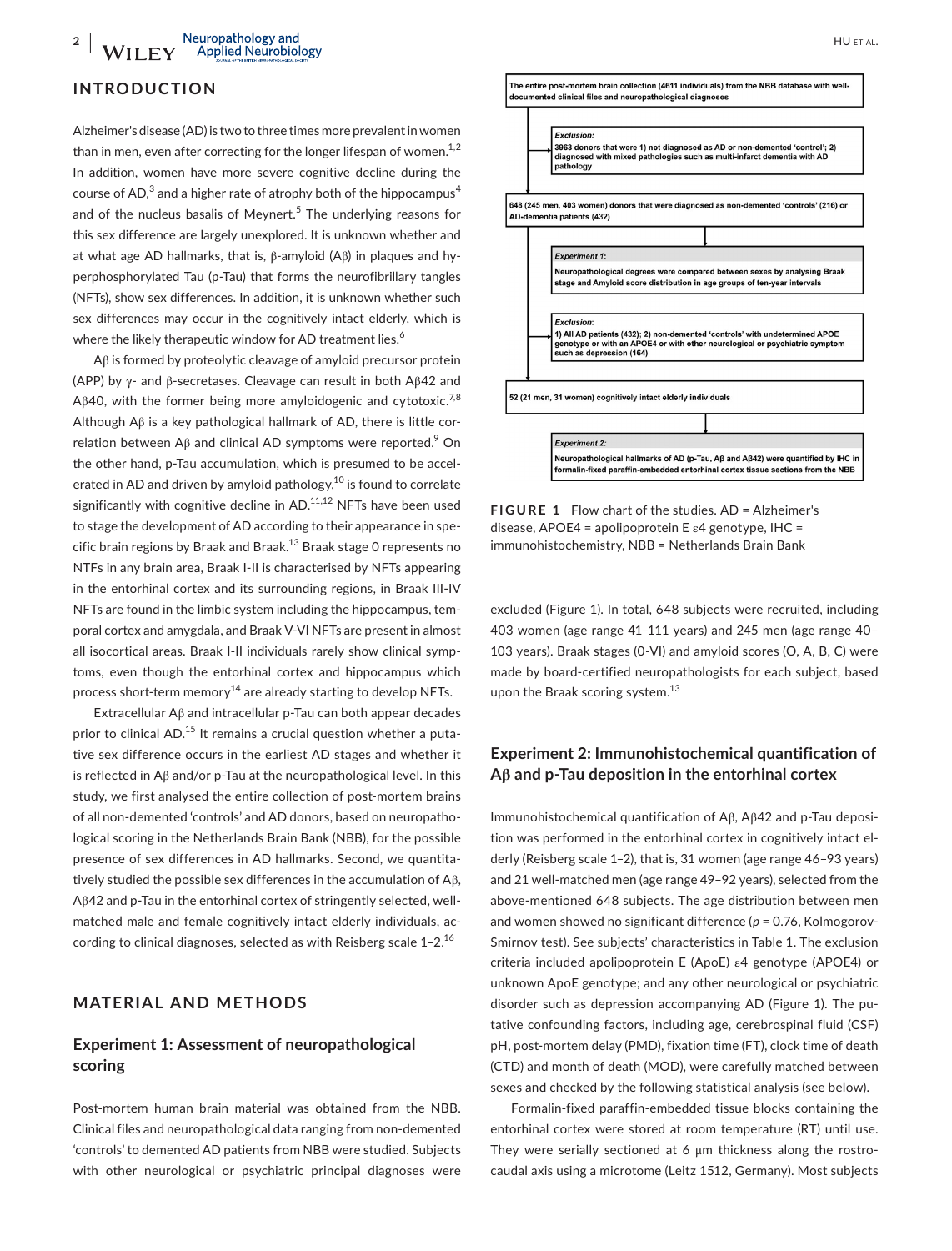|  |  | <b>TABLE 1</b> Pathological characteristics of subjects in Experiment 2 |  |  |
|--|--|-------------------------------------------------------------------------|--|--|
|--|--|-------------------------------------------------------------------------|--|--|

| ${\sf Sex}$      | Age        | <b>Braak</b><br>stages             | Amyloid<br>scores | Sex              | Age         | <b>Braak</b><br>stages             | Amyloid<br>scores |
|------------------|------------|------------------------------------|-------------------|------------------|-------------|------------------------------------|-------------------|
| Women $(n = 31)$ | 46         | 0                                  | $\hbox{O}$        | Men ( $n = 21$ ) | 49          | $\mathsf{O}\xspace$                | $\hbox{O}$        |
|                  | 52         | 0                                  | $\circ$           |                  | $51\,$      | $\mathsf{O}\xspace$                | $\circ$           |
|                  | 53         | 0                                  | $\circ$           |                  | 55          | $\mathsf{O}\xspace$                | $\hbox{O}$        |
|                  | 61         | $\mathsf O$                        | $\circ$           |                  | 56          | $\mathsf{O}\xspace$                | $\hbox{O}$        |
|                  | 69         | L                                  | $\sf B$           |                  | 62          | $\mathsf{O}\xspace$                | $\circ$           |
|                  | $70\,$     | $\sf II$                           | $\mathsf A$       |                  | 62          | $\mathbf{I}$                       | $\circ$           |
|                  | $70\,$     | $\sf II$                           | $\mathsf A$       |                  | $71\,$      | $\mathbf{I}$                       | $\circ$           |
|                  | $71\,$     | L                                  | $\mathsf A$       |                  | 73          | $\mathsf{O}\xspace$                | $\circ$           |
|                  | $72\,$     | L                                  | $\mathsf A$       |                  | $76\,$      | $\ensuremath{\mathsf{III}}\xspace$ | $\sf B$           |
|                  | 74         | $\ensuremath{\mathsf{II}}$         | $\circ$           |                  | $77$        | $\,1\,$                            | $\circ$           |
|                  | 76         | $\ensuremath{\mathsf{II}}$         | $\circ$           |                  | 79          | $\ensuremath{\mathsf{II}}$         | $\mathsf A$       |
|                  | $77\,$     | L                                  | $\mathsf A$       |                  | 80          | $\mathsf{O}\xspace$                | $\mathsf A$       |
|                  | $77\,$     | T                                  | $\sf B$           |                  | 80          | $\mathsf{O}\xspace$                | $\circ$           |
|                  | $77\,$     | $\ensuremath{\mathsf{II}}$         | $\circ$           |                  | $\bf 81$    | $\ensuremath{\mathsf{II}}$         | $\circ$           |
|                  | $78\,$     | $\mathsf{L}$                       | $\mathsf A$       |                  | 84          | $\mathsf{I}$                       | $\mathsf A$       |
|                  | 78         | $\ensuremath{\mathsf{II}}$         | $\mathsf A$       |                  | 87          | $\mathbf{I}$                       | $\mathsf A$       |
|                  | 81         | L                                  | $\sf B$           |                  | 87          | $\ensuremath{\mathsf{III}}\xspace$ | $\mathsf A$       |
|                  | 82         | $\ensuremath{\mathsf{II}}$         | $\sf B$           |                  | 89          | $\mathsf{I}$                       | $\sf B$           |
|                  | 82         | $\ensuremath{\mathsf{II}}$         | $\circ$           |                  | 91          | $\mathbf{I}$                       | $\circ$           |
|                  | 82         | $\ensuremath{\mathsf{II}}$         | $\sf B$           |                  | 92          | $\ensuremath{\mathsf{II}}$         | $\mathsf C$       |
|                  | 83         | $\mathsf{L}$                       | $\sf B$           |                  | 92          | $\mathsf{IV}$                      | $\mathsf C$       |
|                  | 83         | $\mathsf{L}$                       | $\sf B$           | Mean (SD)        | 75.0 (13.9) |                                    |                   |
|                  | 83         | T                                  | $\sf B$           |                  |             |                                    |                   |
|                  | 84         | $\ensuremath{\mathsf{II}}$         | A                 |                  |             |                                    |                   |
|                  | 84         | $\rm{II}$                          | $\sf B$           |                  |             |                                    |                   |
|                  | 85         | L                                  | $\sf B$           |                  |             |                                    |                   |
|                  | 85         | $\ensuremath{\mathsf{II}}$         | $\sf B$           |                  |             |                                    |                   |
|                  | 85         | $\ensuremath{\mathsf{III}}\xspace$ | $\mathsf A$       |                  |             |                                    |                   |
|                  | 89         | $\ensuremath{\mathsf{II}}$         | $\sf B$           |                  |             |                                    |                   |
|                  | 90         | $\ensuremath{\mathsf{III}}\xspace$ | $\circ$           |                  |             |                                    |                   |
|                  | 93         | $\ensuremath{\mathsf{II}}$         | $\circ$           |                  |             |                                    |                   |
| Mean (SD)        | 76.5(11.1) |                                    |                   |                  |             |                                    |                   |

*Note:* Braak stages (I-IV) and amyloid scores (O, A, B, C) were made by board-certified neuropathologists for each subject, based upon the Braak scoring system (Braak and Braak, 1991).

had only a single block available; some had two blocks of different levels of entorhinal cortex, which were used to verify the uniformity of Aβ and p-Tau expression along the rostro-caudal axis. Since no significant difference was found (Aβ: *p* ≥ 0.20, p-Tau: *p* ≥ 0.10), these blocks were thus used interchangeably. Because of the very low background of immunohistochemical staining in brain sections, thionine staining was first performed as previously described $^{17}$  to visualise the anatomical borders of the entorhinal cortex in an adjacent section for each subject. The specificity of antibodies  $4G8$ ,  $18$ H31L21<sup>19</sup> and AT8<sup>20</sup> was confirmed in previous studies. Except for Aβ42, which was stained on one section per tissue block, Aβ and p-Tau were each stained in three adjacent sections respectively.

All sections were first deparaffinised in xylene (2x10 min) and hydrated in graded ethanols (100%-50%, 5 min each). For Aβ and Aβ42 staining, sections were then briefly washed in antigen retrieval buffer (0.01 M citrate buffer +0.05% tween-20, pH 6.0), preheated for approximately 5 min until boiling, then 2x5 min at 800 W in a microwave. After cooling to RT, sections were washed in aqua dest, after which they were subjected to 10 min 70% fresh formic acid (FA) treatment. Sections were then washed 3x10 min in Tris-buffered saline (TBS) and pre-incubated in 5% milk powder (ELK, the Netherlands) TBS (w/v) for 30 min at RT to reduce the background. Primary antibody incubation was performed with monoclonal mouse anti-Aβ 4G8 (Signet, MA, USA; 1:20000) or monoclonal rabbit anti-Aβ42 H31L21 (Invitrogen,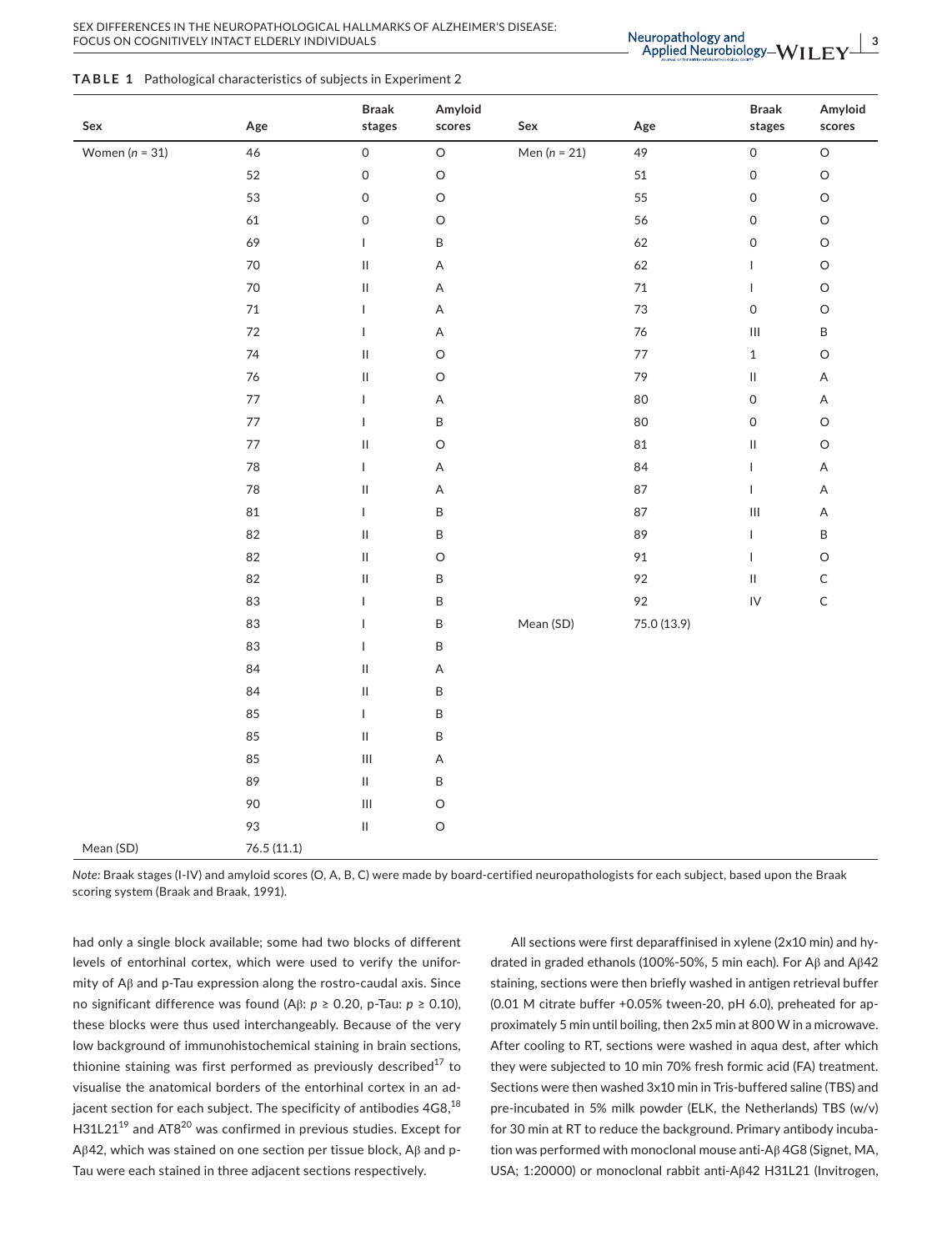CA, USA; 1:1000) in supermix (0.05 M Tris-HCl, 0.15 M NaCl, 0.25% gelatin, 0.05% Triton X-100 (v/v), pH 7.6) with 5% milk powder overnight at RT in a moist chamber. For p-Tau staining, after deparaffinisation and hydration, sections were directly washed 3x10 min in TBS and pre-incubated in TBS with 5% milk powder for 30 min at RT. Primary antibody, the mouse monoclonal anti-p-Tau AT8 (Thermo, USA; 1:300), was incubated in supermix with 5% milk powder for 1 h at RT and overnight at 4°C in a moist chamber.

On the second day, all sections were washed 3x10 min in TBS then incubated with horse anti-mouse-HRP (DAKO, Denmark; 1:400) or biotinylated horse anti-rabbit (Vector Labs, USA; 1:400) secondary antibody in supermix for 1 h at RT. Next, the sections were washed for 3x10 min in TBS. Sections were incubated with ABC (Vector Labs, USA) at 1:800 in supermix for 1 h at RT and washed again for 3x10 min in TBS. Sections were then developed with diaminobenzidine (DAB) substrate solution (0.5 mg/ml DAB (Sigma, USA), 0.01%  $H_2O_2$  in TBS), and reactions were followed under the microscope (development time 12 min). The reaction was stopped in aqua dest. Sections were dehydrated in graded ethanols (50%- 100%, 5 min each), cleared in xylene for 2x10 min, coverslipped with Entellan and dried overnight.

### **Image analysis for quantitative immunohistochemistry**

Images from brain sections were taken by a black and white camera (SONY XC-77E) mounted on a microscope (Zeis Axioskop with Plan-NEOFLUAR Zeiss objectives, Carl Zeiss GmbH, Jena, Germany) at 10x magnification. The grey matter thickness of the entorhinal cortex was outlined based on the adjacent thioninestained section. As for the anatomical boards of the entorhinal cortex, we took the region from (i) the end of the subiculum until (ii) prior to the sulcus of the transentorhinal cortex, and (iii) to the white matter<sup>21</sup> (Figure 4A). Images were analysed using Image Pro 6.3 software, and signal quantification was based on optical density (OD) measurements and thresholding, as described in detail in Zhu et al<sup>17</sup> In brief, the threshold was set at OD = 0.1, which is approximately three times the value of the background. Within the outlined area, the computer then determined the OD values (density mask) and the surface area covered by immunocytochemical signal (area mask). The integrated optical density (IOD) was calculated by multiplying density mask with area mask. Since the size of the outlined entorhinal cortex varied across subjects, the final value was corrected by dividing the IOD value by the total outlined area to obtain the corrected IOD (cIOD) value. Researchers were blind to the identity of all the sections.

### **Statistical analysis**

In Experiment 1, the non-normally distributed neuropathological data from post-mortem brain samples of the 648 subjects were analysed by the Mann-Whitney test for differences in age, Braak stage

and amyloid score distribution between women and men. In addition, after grouping the subjects within ten-year age intervals, neuropathological changes between sexes were analysed by the Kruskal-Wallis test for contingency tables. In Experiment 2, for the immunohistochemical study on AD pathological markers in the entorhinal cortex of cognitively intact elderly individuals, the Mann-Whitney test was used to verify the uniformity of Aβ and p-Tau levels in respective individuals who have two entorhinal cortex tissue blocks. Restricted maximum likelihood estimation fitted generalised least squares (GLS) models were employed to compare the Aβ (4G8), Aβ42 (H31L21) and p-Tau (AT8) cIOD values between sexes, with data centred on the mean age (78 years). Effects of the putative confounding factors including age, CSF pH, PMD and FT were also checked by GLS models. Data are represented as mean ± 95% confidence interval. Correlation analyses were performed with the Spearman test. The Kruskal-Wallis test and GLS were performed with TIBCO Spotfire S+ (version 8.2.0), the other statistics were performed with SPSS (version 17.0). *p* < 0.05 was considered to be significant.

## **RESULTS**

# **Women exhibit more severe AD neuropathological hallmarks than men from age 80**

Among the NBB cohort of 648 subjects, Braak stages and amyloid scores were found to be significantly positively correlated (men: rho = 0.80, *p* < 0.001; women: rho = 0.75, *p* < 0.001). In addition, women showed significantly older ages at death than men (Mann-Whitney test, *p* < 0.001, Figure 2A), neuropathological changes were, therefore, analysed by grouping the subjects in ten-year age intervals. Due to the small number of subjects under 50 (3 men, 5 women) and over 100 (4 men, 6 women), subjects under the age of 50 were combined with 50~59 (i.e., ~59) and those over 100 years old were combined with 90~99 (i.e., 90~), Figure 2B. It should be noted that there were no sex differences found in the ApoE genotypes proportion in each age group ( $p \ge 0.14$ , Mann-Whitney test, Figure 2C-D). Kruskal-Wallis test for contingency tables was performed with ten-year age intervals. We found that the interaction of sex with age was significant for both Braak stages and amyloid scores ( $p < 0.001$  and  $p = 0.003$  respectively), and post-hoc multiple comparisons showed that neuropathological sex differences were present only after 80 years of age (*p* ≤ 0.003, Figure 3A and *p* ≤ 0.008, Figure 3B, respectively). Of note, in men, the Braak stage was significantly lower in 80–89 and 90–99 age groups compared with 60–69 group (*p* < 0.001 and *p* < 0.001, respectively). Similarly, amyloid score showed a trend of decrease in 80–89 group compared with 60–69 group (*p* = 0.06). While in women no differences were found among these age groups for Braak stages or amyloid scores (*p* = 0.13 and *p* = 0.46 respectively). Although this does not affect the direct comparisons of men and women in the over 80 groups, it provides an interesting premise for a possible survival bias in men, which is worth future consideration.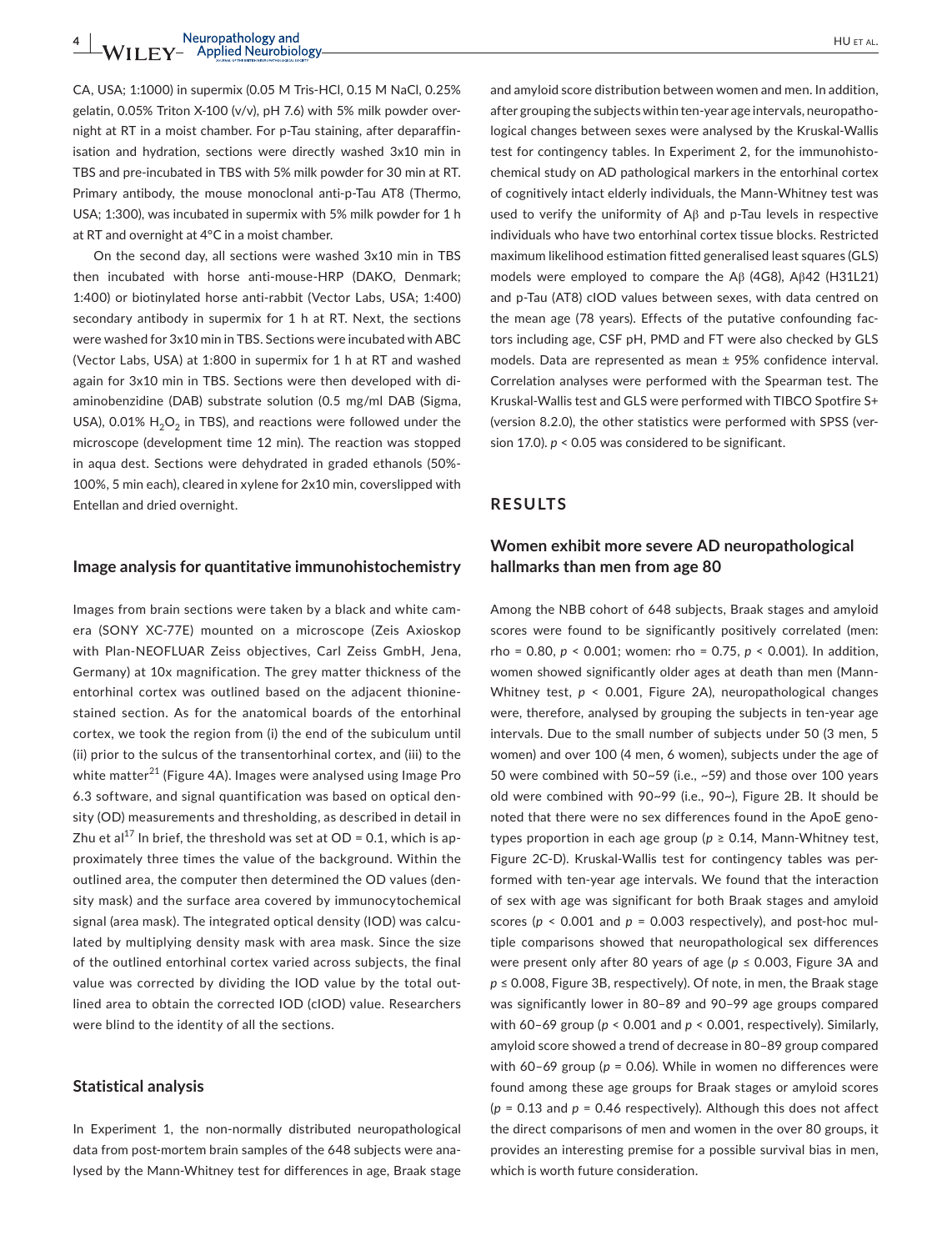Neuropathology and Applied Neurobiology-WI

 $\sqrt{}$   $\frac{5}{2}$ 

**FIGURE 2** Age characteristics of the 648 subjects in Experiment 1. (A) Women had significantly older ages at death than men (\*\*\**p* < 0.001). Data are presented as median (range). (B) The number of subjects in each age group is mentioned on the top of each bar, and the mean (standard deviation) of age is shown inside the bar. (C-D) No sex differences in the proportion of ApoE genotypes were found in each age group (*p* ≥ 0.14)





**FIGURE 3** Sex differences in Alzheimer's disease (AD) neuropathological hallmarks. Among the 648 subjects from Netherlands Brain Bank donors (245 men and 403 women), after performing a Kruskal-Wallis test for contingency tables, the significant sex differences (Braak stage: *p* ≤ 0.003, A; amyloid scores: *p* ≤ 0.008, B) were present only over 80 years of age (100 men and 253 women). (\*) compared with corresponding men. \*\**p* < 0.01

# **Cognitively intact elderly women have higher p-Tau load in the entorhinal cortex**

 $(A)$ 

To quantify AD pathology, we stained with AT8 antibody for p-Tau the NFTs, neuropil threads and neuritic plaques. The sites forming the AT8 epitopes (S202/T205) are frequently phosphorylated from the early stages of AD and in control brains, $^{22}$  since we focused on the cognitively intact elderly, we chose to use this p-Tau antibody. We stained with 4G8 antibody for Aβ and we mainly observed diffuse amyloid plaques with some had cores. In addition, we stained with H31L21 for Aβ42 and observed mainly diffuse amyloid plaques and rarely dense core plaques. Significantly higher levels of p-Tau were observed in the entorhinal cortex of cognitively intact elderly women than in well-matched men (GLS, *p* = 0.008, Figure 4B-D). However, no significant sex difference for Aβ (GLS, *p* = 0.43, Figure 4E-G) or Aβ42 (GLS, *p* = 0.10, Figure 4H-J) accumulation was observed. See details in Table 2. The interaction

of sex with age was significant in p-Tau model (GLS, *p* = 0.02), but not for Aβ nor for Aβ42 models (GLS, *p* = 0.89 and *p* = 0.26 respectively). In addition, p-Tau significantly positively correlated with age in both sexes (men: rho = 0.78, *p* < 0.001, and women: rho = 0.55, *p* < 0.01), while no correlation was found between age and Aβ (men: rho = 0.31,  $p = 0.18$ ; women: rho = 0.24,  $p = 0.19$ ) or age and Aβ42 (men: rho = 0.35, *p* = 0.11; women: rho = 0.35, *p* = 0.06). Moreover, a significant positive correlation was present between Aβ42 and Aβ levels (men: rho = 0.60, *p* = 0.004; women: rho = 0.80, *p* < 0.001). In men, a significant positive correlation was present between Aβ42 and p-Tau levels (rho =  $0.49$ ,  $p = 0.03$ ), while in women a trend towards a positive correlation (rho = 0.31, *p* = 0.09) was observed. Since it is not certain whether all Braak 0 subjects will finally develop AD, we also did analysis after removal of Braak 0 subjects, and we observed that the sex differences did not change, that is, p-Tau levels in the cognitively intact elderly female entorhinal cortex were significantly higher than in well-matched males (GLS, *p* = 0.009), while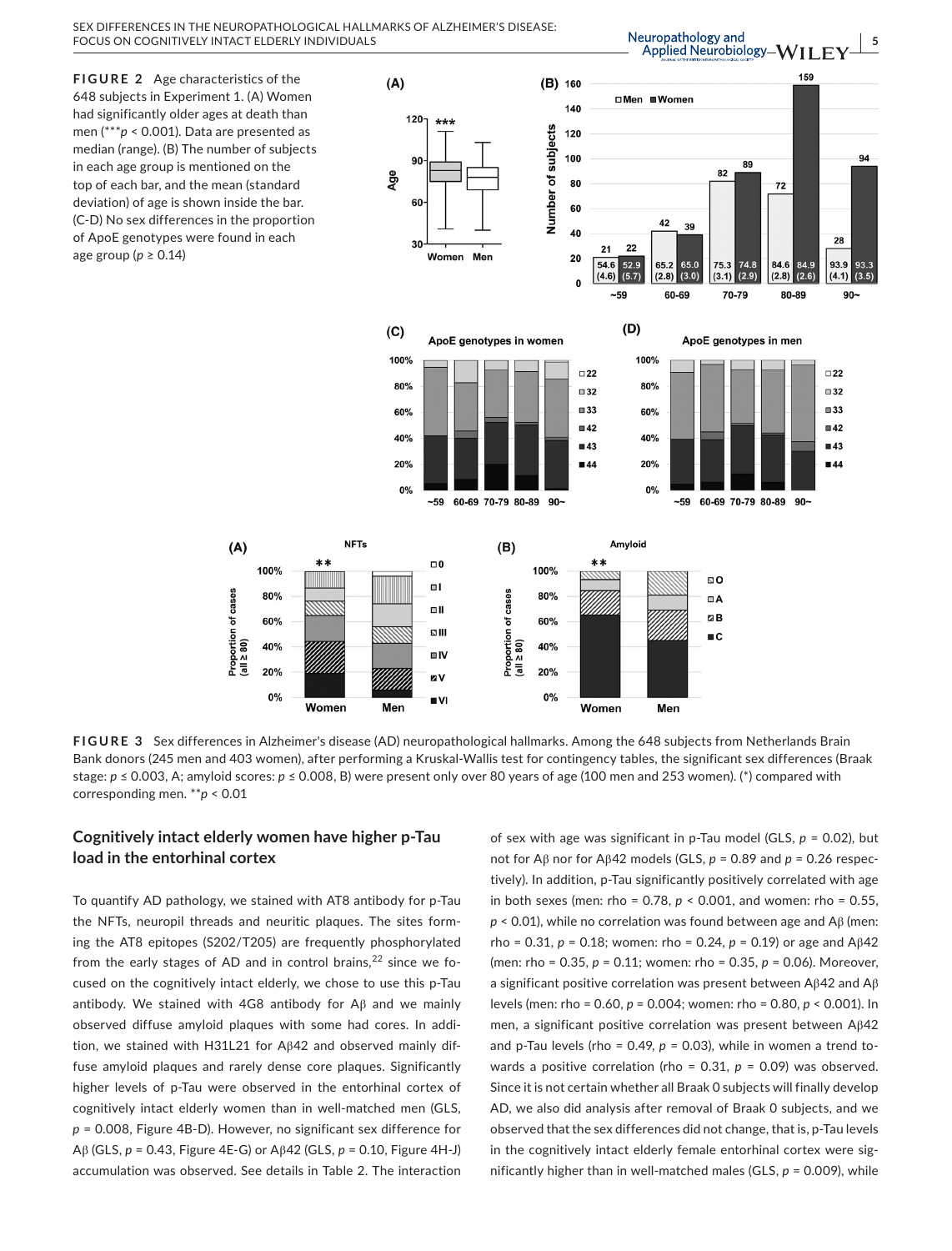**TABLE 2** Generalized least squares (GLS) models for hyperphosphorylated Tau (p-Tau), β-amyloid (Aβ) and Aβ42

|             |       | Intercept | Regression<br>coefficient | Mean   | Lower 95% confidence<br>interval | Upper 95%<br>confidence interval |
|-------------|-------|-----------|---------------------------|--------|----------------------------------|----------------------------------|
| P-Tau       | Men   | 0.0004    | 0.00001                   | 0.0007 | 0.0005                           | 0.001                            |
|             | Women | 0.003     | 0.0001                    | 0.003  | 0.002                            | 0.004                            |
| $A\beta$    | Men   | 0.0004    | 0.00001                   | 0.0003 | 0.0002                           | 0.0005                           |
|             | Women | 0.0006    | 0.00001                   | 0.0009 | 0.0006                           | 0.001                            |
| $A\beta$ 42 | Men   | 0.002     | 0.00007                   | 0.002  | 0.0003                           | 0.004                            |
|             | Women | 0.005     | 0.0002                    | 0.005  | 0.002                            | 0.007                            |



**FIGURE 4** Thionine staining and representative immunohistochemical staining of hyperphosphorylated Tau (p-Tau), β-amyloid (Aβ) and Aβ42 in human entorhinal cortex. (A) The thickness of grey matter within one section was measured at multiple points in order to delineate the entorhinal cortex in an adjacent immunohistochemical section for Aβ or p-Tau, as grey matter thickness was undetectable in these staining. The entorhinal cortex is outlined with a dashed line, starting from the end of the subiculum and ending prior to the transentorhinal cortex. The presented exemplar section was from a 77-year-old Braak stage I woman with amyloid score A (NBB number 2004–049). Anatomical definition was according to Insauti and Amaral.<sup>22</sup> Typical images of staining (40x) by antibody AT8 (recognises Tau phosphorylated at S202/T205, B-C), 4G8 (against residues 17–24 of Aβ, E-F) and H31L21 (specific to Aβ42, H-I) in the entorhinal cortex of men and women. Presented typical sections were from a 92-year-old Braak stage II man with amyloid score C (NBB number 1999–092, B,E,H), an 83-year-old Braak stage I woman with amyloid score B (NBB number 2011–049, C,F) and an 83-year-old Braak stage I woman with amyloid score B (NBB number 2006–014, I). Note that there are more positive signals of all antibodies in women. Data for (D,G,J) is represented as mean ± 95% confidence interval (21 men and 31 women). (\*) compared with corresponding men. \*\**p* < 0.01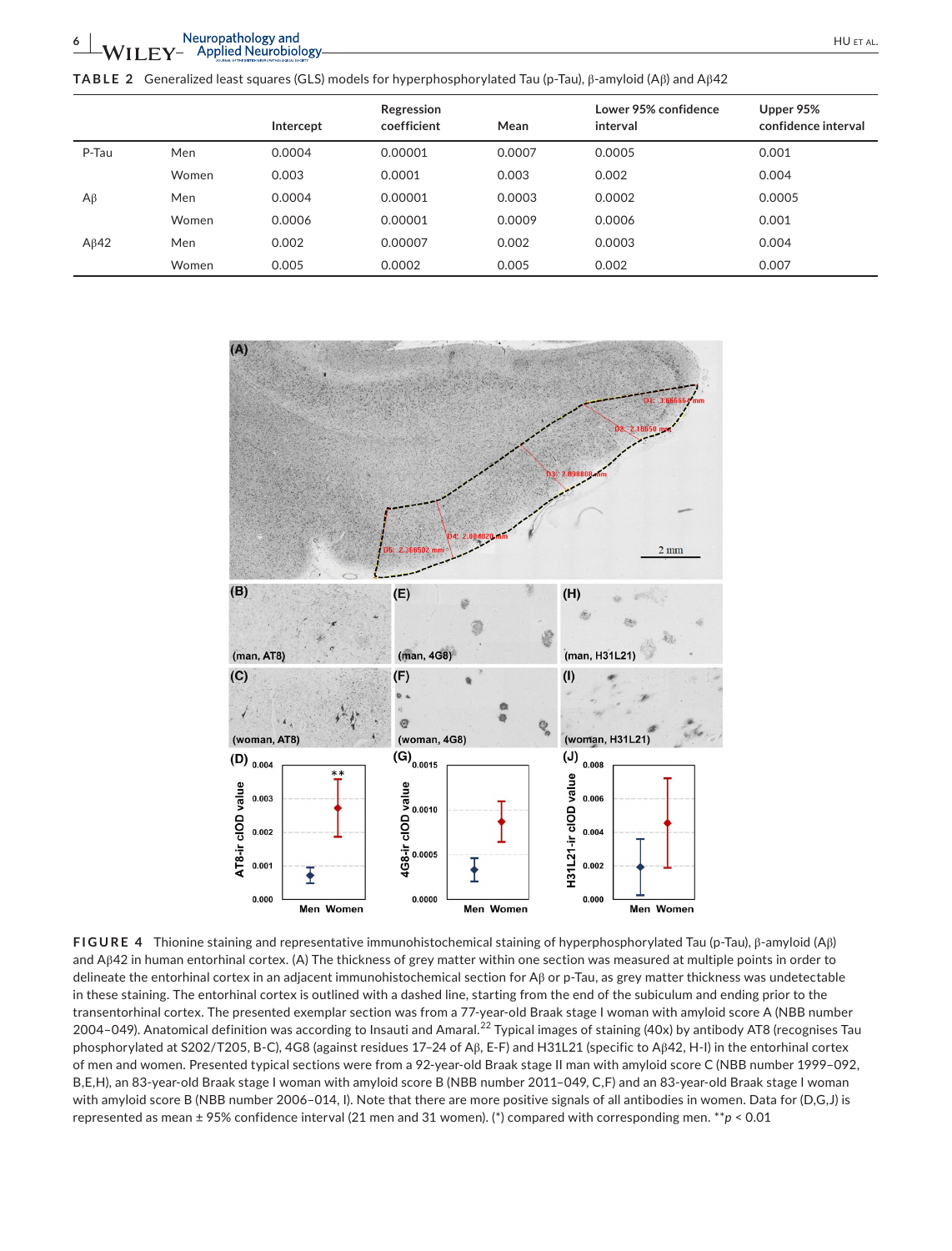Neuropathology and<br>- Applied Neurobiology-WIIFY<sup>17</sup>

no significant sex difference in Aβ accumulation was observed (GLS, *p* = 0.27) or Aβ42 (GLS, *p* = 0.37).

# **DISCUSSION**

In the entire collection of post-mortem brains of all non-demented 'controls' and AD donors in the NBB, we observed a clear sex difference, that is, women had higher Braak stages and amyloid scores than men, only after 80 years of age. Another novel finding was that, in the cognitively intact elderly, more p-Tau, rather than Aβ or Aβ42, accumulated in the entorhinal cortex of women, as compared to men. This suggests that p-Tau rather than Aβ may crucially be involved in the sex differences in AD pathogenesis in the entorhinal cortex.

In Experiment 1, we included all the non-demented 'controls' and AD patients in the NBB without matching, in order to see whether there are sex differences in the neuropathological scores for AD changes in the population. Indeed, we observed in Experiment 1 survival bias, that is, women had significantly older ages at death than men (*p* < 0.001), which is in accordance with the longer lifespan of women in the population. $^{23}$  In order to make clear when the sex difference starts to show significance, we subsequently performed stringent statistics of Kruskal-Wallis test for contingency tables and observed that the more severe neuropathological stages in women, as compared to men, appeared only after 80 years of age. Previous post-mortem human brain studies performed with samples of men and women with an average age of death over 83 also showed that women tend to have more AD pathology than men.<sup>24,25</sup> What is new in our data is that it shows that such a sex difference does not exist in those who died at younger ages. It is also of interest to note that in the oldest men, but not in women (i.e., ≥80 years of age), neuropathology is less severe than in younger age-groups. These findings suggest another possible survival bias, whereby individuals predisposed to AD are less likely to become very old.<sup>26</sup> However, another post-mortem study<sup>27</sup> did not observe this levelling-off effect. It should be noted that in this paper, a longitudinal study was performed in which all participants had entered without dementia while only around 60% of all autopsied participants met criteria for a pathological AD diagnosis. In addition, the authors first measured the burden of both Aβ and p-Tau immunohistochemically, then semi-quantitatively determined a composite indicator called 'global AD pathologic score' and they observed higher scores in participants older than 80 than those younger than 80. Our Exp-1, on the other hand, was a retrospective study that excluded those not being diagnosed as non-demented 'controls' or AD, and those who had mixed pathologies (Figure 1). In addition, our results compared the AD hallmarks spreading in the brain, $13$  rather than how much they accumulated in the brain. These different characteristics may account for the different findings between studies.

With the purpose of investigating whether there are sex differences in AD neuropathological hallmarks in the cognitively intact early stages (clinical Reisberg scale 1–2), in Experiment 2, we quantified neuropathological AD changes in the entorhinal cortex, one of the early affected regions in AD.<sup>13</sup> The confounding factors mentioned above were very well matched between sexes (Mann-Whitney or Mardia-Watson-Wheeler test, *p* ≥ 0.22) except for PMD

(Mann-Whitney, *p* < 0.001), while by checking them within the GLS models, the possible significant effect on the pathological hallmarks in our present study was excluded ( $p \ge 0.06$ ). In addition, we excluded subjects that had an *APOE4* genotype or those whose ApoE genotype was not yet determined by the NBB. APOE4 may increase Aβ deposition and decrease Aβ clearance<sup>28</sup> and is accompanied by diminished neuronal metabolism.<sup>29</sup> In addition, APOE4 may increase Tau hyperphosphorylation more in female than in male AD patients.<sup>30</sup> We also excluded subjects with any neuropsychiatric disorder diagnoses other than AD, such as depression, as it is one of the most common co-morbid psychiatric disorders in dementia.<sup>31</sup> Another reason to exclude such patients is that they showed a higher number of neuritic plaques and NFT deposits in the cerebral  $c$ ortex<sup>32</sup> and hippocampus<sup>33</sup> compared with those without depression. We observed in Experiment 2 that women showed significantly more p-Tau loads, but not more Aβ nor Aβ42 loads, in the entorhinal cortex than men did. These findings are in agreement with those of Mufson et al $^{34}$  who showed that women without cognitive impairment were more likely to have higher Braak stages than corresponding men, although their study did not quantify p-Tau, Aβ or Aβ42 load in any brain area that is affected in early AD. Indeed, p-Tau correlates better than Aβ with cognitive decline during the course of AD as exemplified in previous studies. $11,12$  A putative alternative interpretation of our findings in the cognitively intact elderly may, theoretically, be that the sex difference in p-Tau observed in our study may reflect 'resilience' to AD pathology in women, which may agree with the hypothesis of Wang et al. that neurons acutely overexpressing p-Tau are more resistant to apoptosis stimulated by oxidative stress.<sup>35</sup> However, Kopeikina et al. showed that although the formation of NFTs may protect neurons acutely from the effect of toxic soluble forms of p-Tau, the long-term inhibition of cellular transport by NFTs may finally lead to cell death.<sup>36</sup> Since these experiments were based upon *in vitro* or mouse models,<sup>35,36</sup> while AD in the human brain is an extremely slow process over decades,  $15,37$ the possible acute protective effect of p-Tau is a less probable explanation of our findings. It should be noted, however, that we, as well as others,<sup>34</sup> observed a positive correlation between p-Tau and A $\beta$ loads in the entorhinal cortex, which indicates that the contribution of Aβ to the early pathogenesis of AD cannot be ruled out. Our finding that the sex difference in AD pathology during the cognitively intact elderly stage is mainly related to p-Tau is an important starting point for future studies into the mechanism behind this feature.

The sex differences in AD neuropathology may be due to the changes in sex hormones and/or gonadotropins in response to the drastic reduction of oestrogen level during menopause in women.<sup>38</sup> The neuroprotective effects of oestrogens have been well documented.39 Studies have shown that the age-related drop in oestrogen levels in post-menopausal women increases the susceptibility to AD pathology,<sup>40</sup> and beneficial effects on cognition were shown in some studies when treatment was started in early post-menopause (most commonly at ages 50–60 years), $41$  while effective therapeutic oestrogen intervention has yet to be realized.<sup>42</sup> Brain luteinizing hormone (LH) was recently considered as another important candidate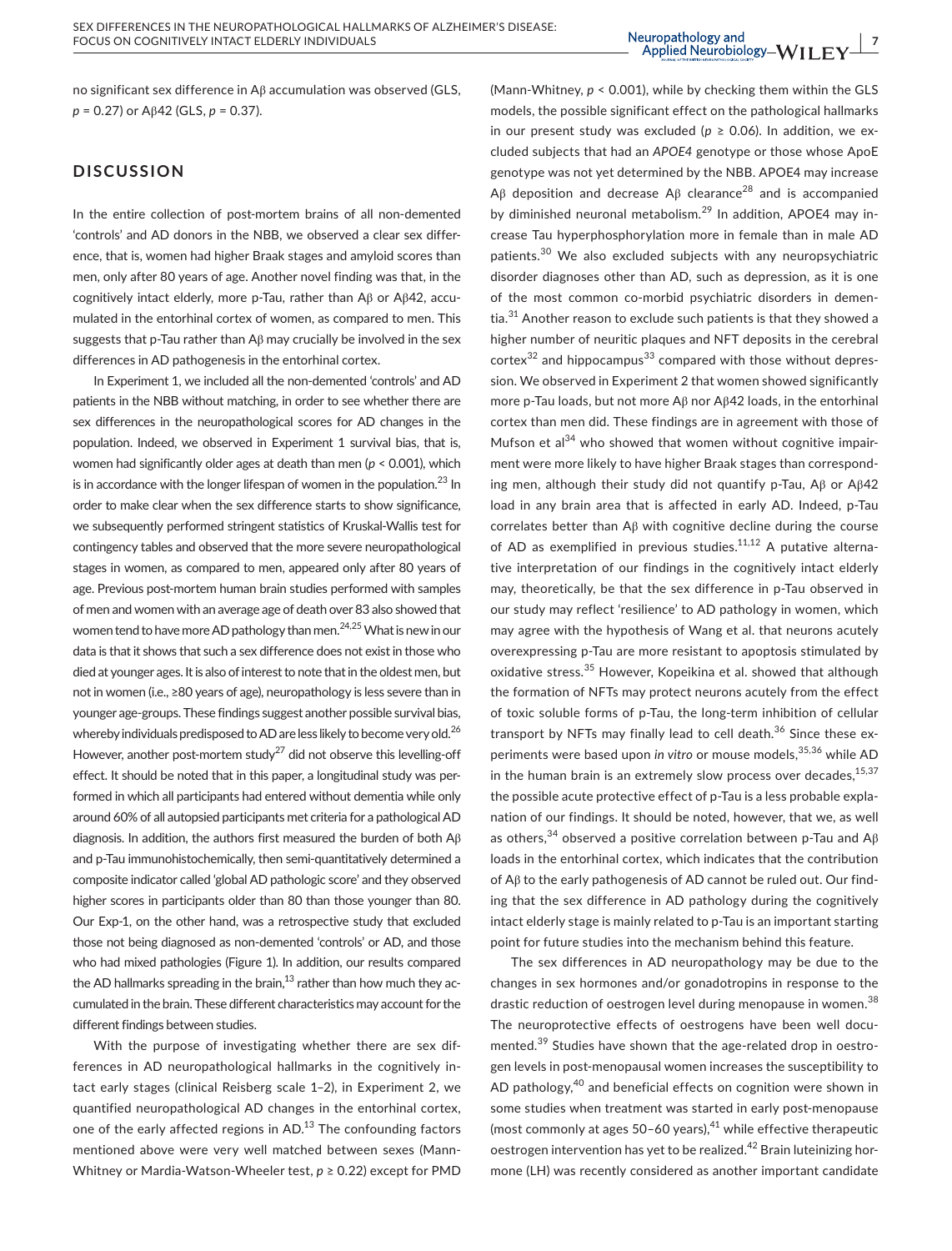involved in women's vulnerability for AD. For instance, reduced LH-mRNA levels were found in the hippocampus and cortex of AD women.43 In addition, in the triple-transgenic AD mouse harbouring human PS1<sup>M146 V</sup>, APP<sup>Swe</sup> and Tau<sup>P301L</sup> transgenes,<sup>44</sup> brain LH levels were reduced in the superior colliculus by ovariectomy, while a gonadotropin-releasing hormone receptor agonist improves cognitive performance and increases spine density of pyramidal neurons residing in the retrosplenial cortex and cingulate cortex layer II/III.<sup>45</sup>

In summary, our study provides further evidence suggesting women are more vulnerable to AD. In addition, this vulnerability may be present early in the disease process. Our data amplify the importance of early intervention in AD, and possible sex-specific intervention, with potential future research focusing on the contribution of hormonal changes as a contributor to the sex differences in the formation and aggregation especially of p-Tau in the brain of early AD.

## **ETHICAL APPROVALS AND PATIENT CONSENTS**

The post-mortem human brain study was approved by the Medical Ethics Committee of the VU Medical Centre (for Ethical and legal declaration of the Netherlands Brain Bank (NBB) see: [https://www.](https://www.brainbank.nl/about-us/the-nbb/) [brainbank.nl/about-us/the-nbb/\)](https://www.brainbank.nl/about-us/the-nbb/). All the donors or their next of kin had provided the NBB written informed consent for a brain autopsy and for the use of the material and clinical information for research purposes.

#### **ACKNOWLEDGMENTS**

This study was supported by the Nature Science Foundation of China (91849125,31571048), Programme of Introducing Talents of Discipline to Universities of China (B13026) and the Stichting Vrienden van het Herseninstituut for their support, to Netherlands Brain Bank for providing data and material. Dr Yu-Ting Hu was supported by the Fund for Cultivation of Innovative Talents, 985 Project of Zhejiang University (188310-193840101/001). There are no other disclosures.

#### **AUTHOR CONTRIBUTIONS**

The authors Y.H., D.S. and A.B. contributed to the conception and design of the study. Y.H., J.B., H.M., J.S., A.S., R.B. and R.V. contributed to the acquisition and analysis of data. Y.H., J.B., H.M., J.S., D.S. and A.B. contributed to drafting the text and preparing the figures.

#### **PEER REVIEW**

The peer review history for this article is available at [https://publo](https://publons.com/publon/10.1111/nan.12729) [ns.com/publon/10.1111/nan.12729.](https://publons.com/publon/10.1111/nan.12729)

#### **DATA AVAILABILITY STATEMENT**

The data that support the findings of this study are available from the corresponding author upon reasonable request.

#### **ORCID**

*Yu-Ting H[u](https://orcid.org/0000-0002-8707-3995)* <https://orcid.org/0000-0002-8707-3995> *Dick Swaa[b](https://orcid.org/0000-0002-9665-7845)* <https://orcid.org/0000-0002-9665-7845>

#### **REFERENCES**

- 1. Bachman DL, Wolf PA, Linn R, et al. Prevalence of dementia and probable senile dementia of the Alzheimer type in the Framingham study. *Neurology*. 1992;42:115-119.
- 2. Vina J, Lloret A. Why women have more Alzheimer's disease than men: gender and mitochondrial toxicity of amyloid-beta peptide. *J Alzheimer's Dis*. 2010;20(Suppl 2):S527-533.
- 3. Laws KR, Irvine K, Gale TM. Sex differences in cognitive impairment in Alzheimer's disease. *World J psychiatry*. 2016;6:54-65.
- 4. Ardekani BA, Convit A, Bachman AH. Analysis of the MIRIAD data shows sex differences in hippocampal atrophy progression. *J Alzheimer's Dis*. 2016;50:847-857.
- 5. Cantero JL, Zaborszky L, Atienza M. Volume loss of the nucleus basalis of Meynert is associated with atrophy of innervated regions in mild cognitive impairment. *Cereb Cortex*. 2017;27:3881-3889.
- 6. Sperling RA, Aisen PS, Beckett LA, et al. Toward defining the preclinical stages of Alzheimer's disease: recommendations from the National Institute on aging-Alzheimer's association workgroups on diagnostic guidelines for Alzheimer's disease. *Alzheimers Dement*. 2011;7:280-292.
- 7. Scheuner D, Eckman C, Jensen M, et al. Secreted amyloid betaprotein similar to that in the senile plaques of Alzheimer's disease is increased in vivo by the presenilin 1 and 2 and APP mutations linked to familial Alzheimer's disease. *Nat Med*. 1996;2:864-870.
- 8. Lacor PN, Buniel MC, Furlow PW, et al. Abeta oligomer-induced aberrations in synapse composition, shape, and density provide a molecular basis for loss of connectivity in Alzheimer's disease. *J Neurosci*. 2007;27:796-807.
- 9. Jack CR Jr, Lowe VJ, Weigand SD, et al. Alzheimer's disease neuroimaging I. Serial PIB and MRI in normal, mild cognitive impairment and Alzheimer's disease: implications for sequence of pathological events in Alzheimer's disease. *Brain J Neurol*. 2009;132:1355-1365.
- 10. Karran E, De Strooper B. The amyloid cascade hypothesis: are we poised for success or failure? *J Neurochem*. 2016;139(Suppl 2):237-252.
- 11. Arriagada PV, Growdon JH, Hedley-Whyte ET, Hyman BT. Neurofibrillary tangles but not senile plaques parallel duration and severity of Alzheimer's disease. *Neurology*. 1992;42:631-639.
- 12. Giannakopoulos P, Herrmann FR, Bussiere T, et al. Tangle and neuron numbers, but not amyloid load, predict cognitive status in Alzheimer's disease. *Neurology*. 2003;60:1495-1500.
- 13. Braak H, Braak E. Neuropathological stageing of Alzheimer-related changes. *Acta Neuropathol*. 1991;82:239-259.
- 14. Lisman JE. Role of the dual entorhinal inputs to hippocampus: a hypothesis based on cue/action (non-self/self) couplets. *Prog Brain Res*. 2007;163:615-625.
- 15. Jack CR Jr, Knopman DS, Jagust WJ, et al. Tracking pathophysiological processes in Alzheimer's disease: an updated hypothetical model of dynamic biomarkers. *Lancet Neurol*. 2013;12:207-216.
- 16. Reisberg B, Ferris SH, de Leon MJ, Crook T. The Global Deterioration Scale for assessment of primary degenerative dementia. *Am J psychiatry*. 1982;139:1136-1139.
- 17. Zhu QB, Unmehopa U, Bossers K, et al. MicroRNA-132 and early growth response-1 in nucleus basalis of Meynert during the course of Alzheimer's disease. *Brain J neurol*. 2016;139:908-921.
- 18. Bossers K, Wirz KT, Meerhoff GF, et al. Concerted changes in transcripts in the prefrontal cortex precede neuropathology in Alzheimer's disease. *Brain J neurol*. 2010;133:3699-3723.
- 19. Klementieva O, Willen K, Martinsson I, et al. Pre-plaque conformational changes in Alzheimer's disease-linked Abeta and APP. *Nat Commun*. 2017;8:14726.
- 20. Fujimura RK, Reiner T, Ma F, et al. Changes in the expression of genes associated with intraneuronal amyloid-beta and tau in Alzheimer's disease. *J Alzheimer's Dis: JAD*. 2010;19:97-109.
- 21. Insauti R, Amaral DG. Hippocampal formation. In: Mai JK, Paxinos G, eds. *The human nervous system*. San Diego: Academic Press; 2012:896-942.